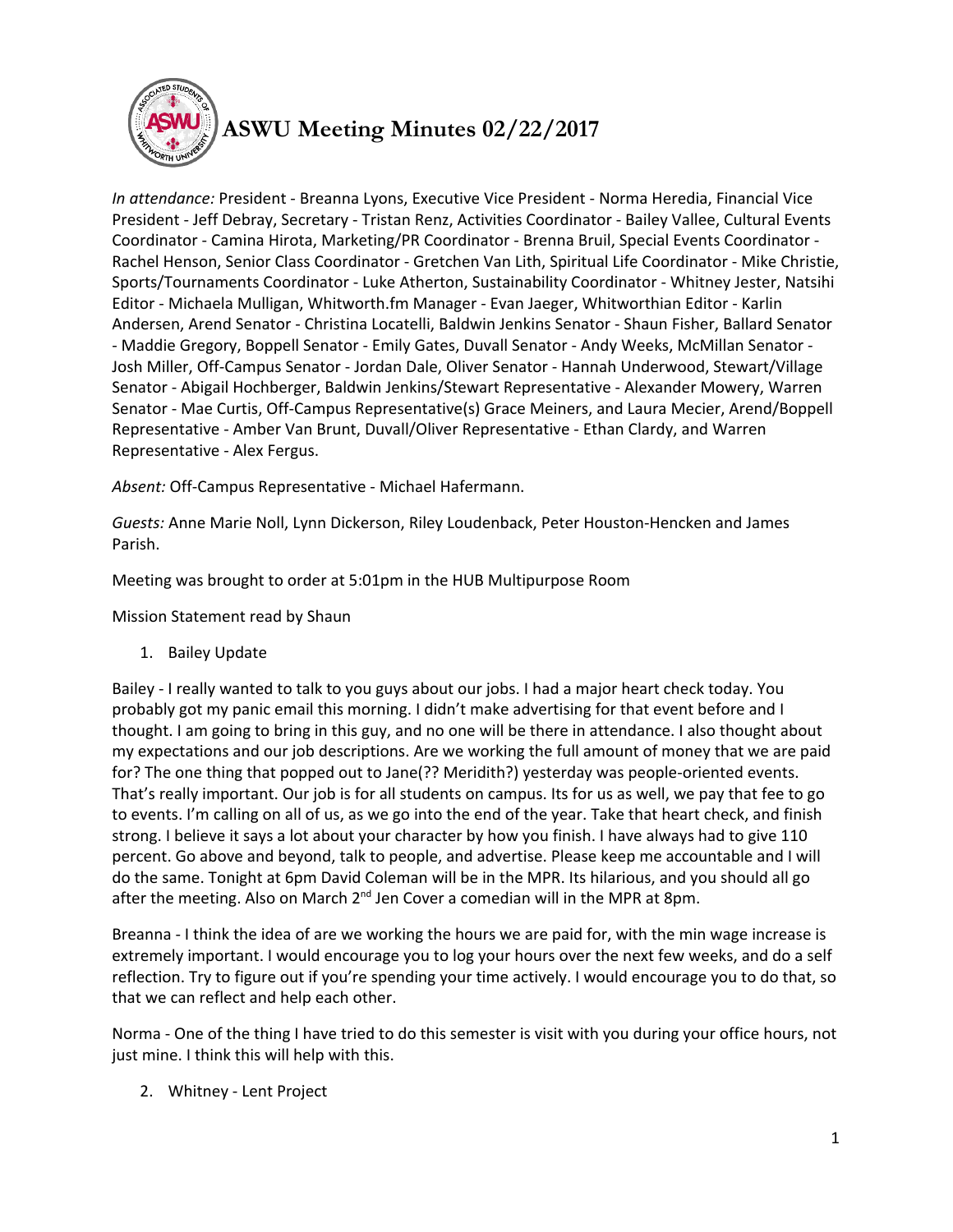Whit - Week and a half ago, I woke up with a great idea. I've been transitioning into a zero waste lifestyle. Essentially living in such a way where no waste I produce goes to a landfill. I've been looking into this for some time, but started after my trip over Jan Term. There has been people who have been doing this for years. We are trying to get students involved. I decided to take advantage of the Christian atmosphere, and this project will be called the Wasted Project. This project will start on March 1st . I made a website for this project. Day 1 will be orientation to focus on making resolutions commitments. Basically saying this is what I'm going to commit to doing. That's the first step. Next week will be a discussion and talk about how they are doing and get feedback on how to move forward. We're going to have a workshop on how to make toothpaste, deodorant, and soap among other things. That's happening, there will be practical workshops. Last week will be reflection and how they went wasted. That's the project. Wastedlentproject.com. Go and look at it, and share it please.

Abbie - Is there still spots on workshops?

Whit - Yes, they will be open.

Alex - What would I tell people to get interested?

Whit - The Average American throws away 4.3 pounds a day. Its cheaper, and a lot more economic to opt for zero waste. You save money by buying in bulk, cooking, and using cloth diapers and also living simply is just healthy and satisfying, Also, you get to hang out with me every week.

Brenna - Whit does not want this to be all in or not, it can be any variation. Come learn about the project, and commit to one thing or something. Non threatening

Breanna - Large argument, and Whit is the biggest supporter. This will allow people to try something practical and be coached through that. If someone is wanting to try, this is a great time for support.

Whit - I will start advertising after tonight. Advertising will be mostly on social media, but word of mouth is powerful. So please help me spread the word, and it will be so great. If you have any questions, you can ask it on this website or me directly. I'll put a link on Facebook.

- 3. Club Updates
	- a. Kipos

Anne Marie - I have brought along a freshmen Roman to show how we are going to continue our work through the years. Whit, I and others went to the Washington State Sustainability Conference. We learned a lot of different ideas and we will try to implement them. Million things going on. We are thinking of doing a Cookbook, and co-op with the Art Department. We will start looking for recipes. Also, we are looking at doing a Sustainability Theme House, right in front of the garden. Goal would be to put on workshops and provide more education. Also, Whit put on the first ever Sustainable Week last year. We are thinking of doing Harvest Festival 2.0. Earth Day Festival later this year. Really exciting. Cook book release party, documentary, panel discussion, giveaway of sustainable products during the week. Let me know if anyone of you are interested. We meet on Sundays from 6-7pm. Another big thing is that our corner in the MPR is always stuffed with chairs. Sodexo has approached us of creating a green corner for all sustainable organizations to participate in. We are working on this to provide more information, and signs to direct students to there for more use.

Jeff - Are you still having issues of chairs being put in that corner?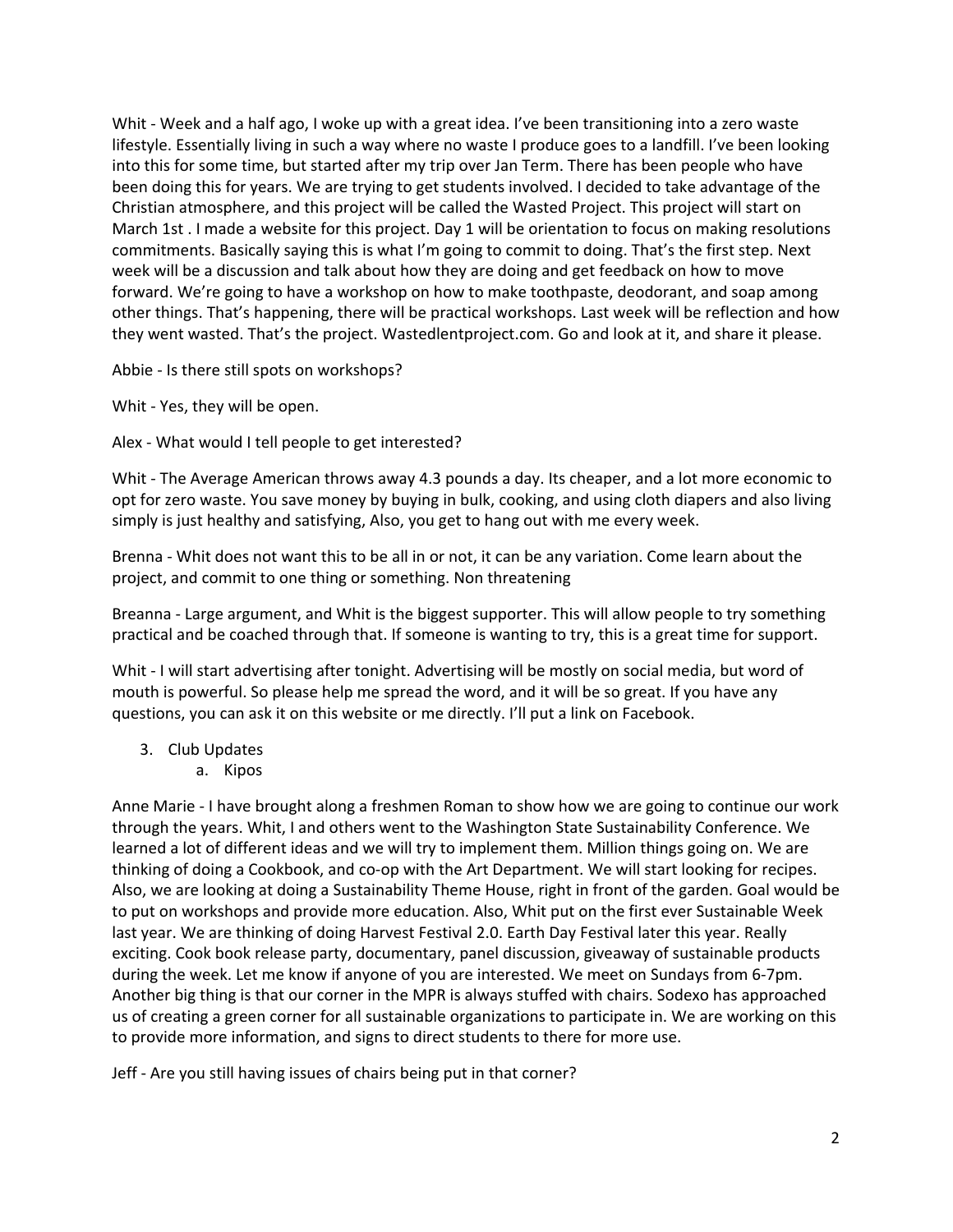Anne Marie - Yes, but when we update this we are looking for new furniture to provide a different feel.

Alex F - Climate change panel date?

Anne Marie - The Thursday after Earth Day. We will publish the calendar when it is all finalized. I think it would be cool to include what happens when you're cooking in the cookbook, so if anyone knows anyone who took Chemistry in Cooking, please put them in contact with me.

b. Swing and Ballroom Dance

Eugene - President for this year and next year. We have had big attendance which is incredible. After 3 weeks in the Fall Semester, we saw a drop with the first round of tests. Every Saturday we hold a dance, and again we have continued to see huge attendance. It's getting to the point in the year where we are limited on teaching, so we are using our club budget to bring in instructors. Yule Ball was a huge success. Overall it was great, and we are looking to do something similar this spring. Still planning out the dates, and trying to plan around other events. Shaun has offered his assistance with Jazz Vocal Club. Any questions? We started the year with only 3 leadership positions, but we also added a secretary who is a freshman.

4. Survey Results - Senators and Representatives

Breanna - I would like everyone not to share the same results, but bring up trends and certain comments you found.

Abbie - Stewart, reports were about conservative students feeling like a minority and can't speak out. Also comments about how ASWU and perhaps the University in general are shying away from pressing issues and staying neutral. Some desire for the university to approach those events and issues and not ignored. If you have any ideas on how to do this, please let me know?

Alex F - Out of curiosity, what were the issues they want addressed?

Abbie - About cultural issues and political issues. Students feel they are not being addressed. Explaining the ban and healthcare, education would be examples. Students are not being informed.

Jordan - More responses, a lot of the comments in terms of the people who are conservative and being shut down. They feel like on campus, if you voted for Trump, your opinion is not valid. They truly believe he was just the better of the two options. Also, more liberal agendas are being pushed in the classes. That is an outcome of one viewpoint. Both are seen on campus. It doesn't look like we are trying to feed a certain agenda.

Mae - One part that stood out to me was the question what could ASWU do to make them feel safe and students responded saying there is not enough lighting, additional blue lights installed, more in-depth roommate forms for more compatibility, and more measures to be taken to get rid of ice.

Shaun - Some of the things that stood out to me was the question of those who have felt discriminated against in the past week. Over 25% of the people said they somewhat or strongly agree. One of our residents, switch roommates because of this. One comment stated, "I never felt like a minority until I came here". I really think this needs to be addressed.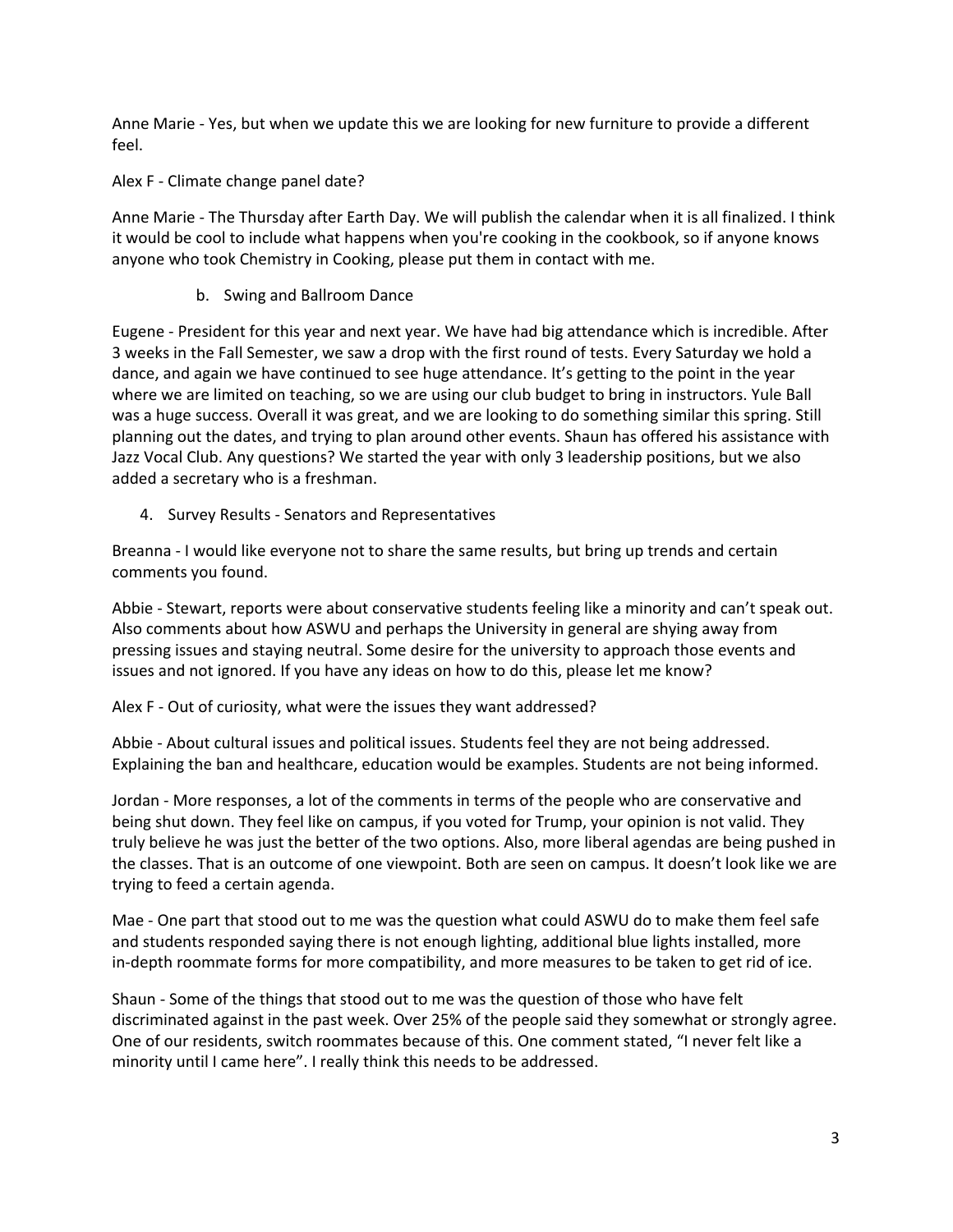Breanna - Have any of you had any discussion with your leadership teams?

Lynn - As far as deicing, I talked to facilities when it was really bad and they said that the stuff they have just doesn't work under a certain temperature. They listened, but they are doing all they can with what they have.

Michaela - The more specific place I have had an issue with is the sidewalk between Oliver and BJ, that goes behind the village. That spot is dark and has a lot more ice than in others. Would like to see more lights put back there.

Emily - One person in my survey said that someone in their class was called out for disagreeing with the teacher on an issue. The experience negatively impacted them.

Mae - Talked a lot about felt that they were in class being discriminated against for being Asian. Comment was "You Asian kids take school very seriously". Professors are a huge part about what makes people feel safe.

Peter - Any teachers named?

Mae - No.

Camina - As far as that situation, David Garcia has been notified about it, and it has been a misunderstanding. That doesn't mean that this doesn't happen. It's the reality for a lot of students.

Breanna - Another thing, I brought up some of the realities to Beck and he was concerned he wasn't hearing about them. I think this is because people are going to other outlets. It is important to report them, so these students aren't feeling alone.

Lynn - We have had some issues with Pride issues and I met with Rhosetta and she was on it so fast. Rhosetta and David will slay this stuff for you.

Norma - I am aware that there is a process to report this, anyone know what it is called?

Camina - Student Concern Form. If anyone has a situation, please let them know about the office of Diversity, Equity and Inclusion. They are wonderful.

Breanna - If you can email me your reports, and I will put out a final report to the cabinet.

Jordan - Do you anticipate us doing anything else on this subject?

Breanna - I think that is something for the team to decide. We really wanted to lay out what is being talked about on campus already and how we can support those different groups. As a team we can make a decision on how to move forward.

Jeff - What do you see a need for, if anything?

Alex F - When I was doing the constituency report, I found that a lot of students that wanted to talk about it more. Although some people just wanted to do the survey. I don't want to read too much into it, but it was although most appreciated someone caring and talking to them about it. Really successful.

Luke - Its pretty clear that there is a lot of viewpoints, so statement probably isn't the best. Just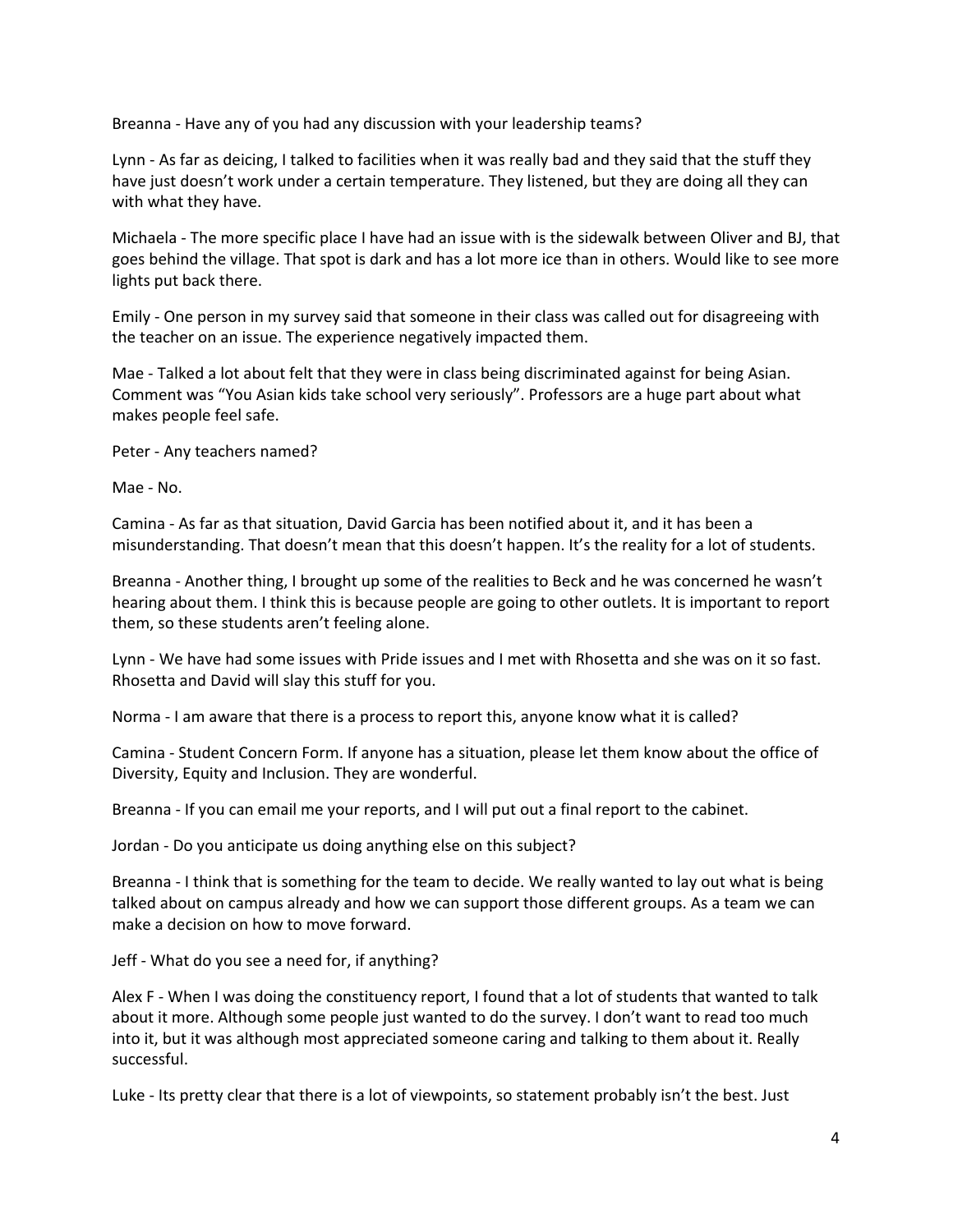encourage people to talk and discuss.

Brenna - We have had a lot of events, but not a lot of people go to them. We should be doing more one on one.

Hannah - Students are interested in having a panel and discussing issues. What if we got professors or community members, and did the traveling prime time thing, in small groups? Lot more comfortable.

Alex F - Do we have authority to plan a prime time? When Students for life were trying to plan one they said there were certain parameters. Some issues are controversial, so how do we think that there would be pushback?

Breanna - Preparedness and both sides represented are what they are looking for in a prime time. We would talk with the RD's and ask how it would work best with their communities.

5. Reports and Vibes

Camina - On Friday, the Black Student Union will be bringing Tiffany Wilson and Sessionz at 7:45pm in the Dining Room, called the Soulful Showcase. Free with ID, \$5 without. Celebrate Black History Month. Also, on Tuesday Feb 28th, in the RTT there will be a showing of the Color of Fear. This deals with racism, and it will rock your world, and blow your mind. Hugh Vasquez and Victor Lewis who star in the film are coming to campus that night. We do pay a lot of your money to bring people like them here. Engage in a discussion with them. Encourage people from all backgrounds to come. Both of these events are on Facebook. To get the word out, copy and paste the event to your dorm pages.

Mike - Event on Friday, March 3<sup>rd</sup> with artist Israel Nebeker. Kind of a big deal. I had a meeting with students who wanted to do a mental health issue in Fall Semester. There have been a lot of students who lost parents. Israel's story is really interesting, dad was diagnosed with cancer, and ended a relationship during the same time. He didn't want to just move on and decided create something beautiful instead. He will do a Q&A and perform as well. He never does events like this, so it should be a great time. It will be in the Chapel at 7:30pm. A lot of our fellow students deal with loss, with relationships, death, etc. This will be a beautiful event. Show students that they aren't alone.

Hannah - Recently I was at Sodexo, I was asking about seeing ingredient lists. The lady serving the food did not know, do you know who I could talk to about getting that type of stuff?

Breanna - Dan King, or Jim. You could ask them to break down the ingredients. Go to the office.

Emily - Would I talk to the same people about taking out more fruit?

Lynn - Can you email me that information Mike? We have a mental health support group, on Monday from 6-7 in the ABC rooms. You don't have to be LGBT to come. There is a bin of stuffed animals. Send them our way.

Michaela - I'm hiring for next years' editors. There will be both a design editor and social media director. Applications are on the desk and there are posters around. Due on March  $3^{rd}$ . If you know anyone interested, they should apply. Both paid positions.

Andy - Duvall is still planning our Drive In. We had a date, and now we are going to reschedule because it was the day before Springfest. We are looking at other dates and also looking for a bigger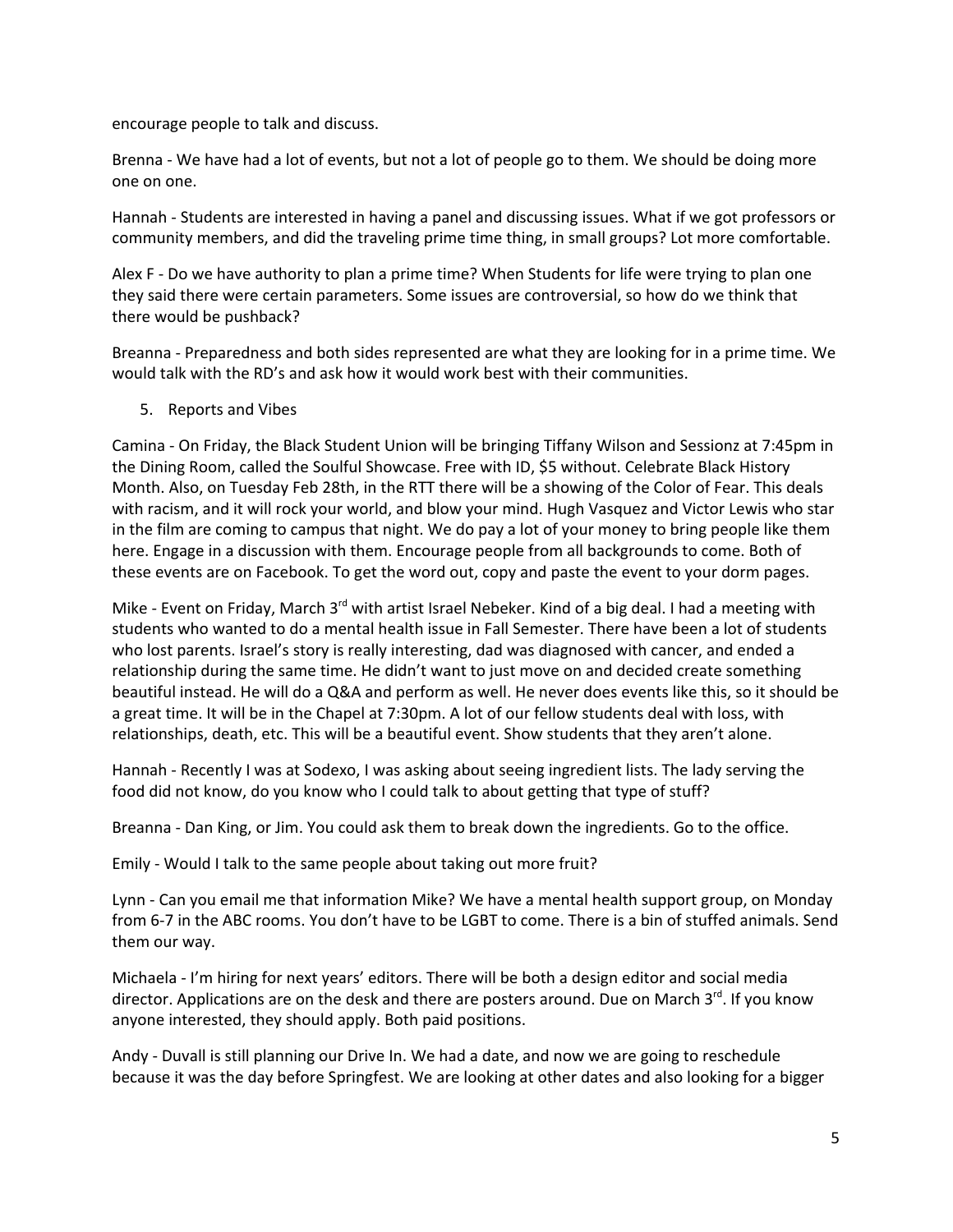tarp. Before I go to student life, can you guys check to see if you have anything bigger?

Luke - Tonight at 8pm in the UREC is a 3-point contest. Two people who score the most, will compete at the game tomorrow. Huge game tomorrow at 7pm against Linfield. Also there is 150 t-shirts we will be giving out. You should all be there.

Eugene - Pep band will be there.

Breanna - Why has there been no interlude at the games?

Luke - They are always changing who does the music, so it has been difficult.

Mae - I always talk to residents and I believe we need new ways of advertising. Social media is effective, but not when they turn off notifications for the hall page. They just don't want to see all the information. For example, on my posts it shows seen by 46 and there's over 200 people in Warren.

Andy - Also, in response to that, we didn't get a huge response from our RD's on sending out the survey. Would be nice to have another way.

Laura - Possibly an idea for next year would be for new students to give us your phone number and we send out a text with information.

Brenna - There has been backlash on that idea in the past. I think it is important to ask students how they want to know. I was putting up a calendar in Sodexo. I asked students if they ever look at the calendar? They said sometimes, but mostly receive info from posters and word of mouth. Bailey also recommends that if you talk to them about events, ask them how they got the information, so we can figure out what to do next. Try to ask more questions. There are a couple senators who haven't taken a picture. If you haven't got your picture taken please stay afterward. Also as far as the email sent out for events for this week, did people see it? Yes. Email me if you have any suggestions or questions. Ask for additional suggestions on advertisements please.

Jeff - Requisition this week from Pride, and because it's for \$1,000 it has to be approved at a meeting. We, the finance committee, recommend passing it for \$300 because of possible additional funding sources.

Lynn - We are wanting to bring Jeffery Marsh, a LGBT activist and star to campus. We are wanting to bring them here for Pride Week in April. We got the price down to \$4,700 and with the help of money from Camina and Rachel, donations from church, fundraising and club funds we are on our way to raising the amount. We are trying to hit everyone, not just the LGBT community and spread out. I have always been told to go higher when asking for money and be thankful for anything. One thing I would add that originally I think the scope on the paper looked smaller than it could be. I think the direction we would want they to speak on is covering additional subjects. Such as how to be you, which is widely applicable. Everyone in college trying to figure out what we believe, and this can lead to self growth and such. Intend to be important resource for everyone.

## Alex F - Date?

Lynn - Not sure, still looking at dates and working with their agents.

Camina - There is a group on campus who is reading their book right now. They (Jeffrey) is already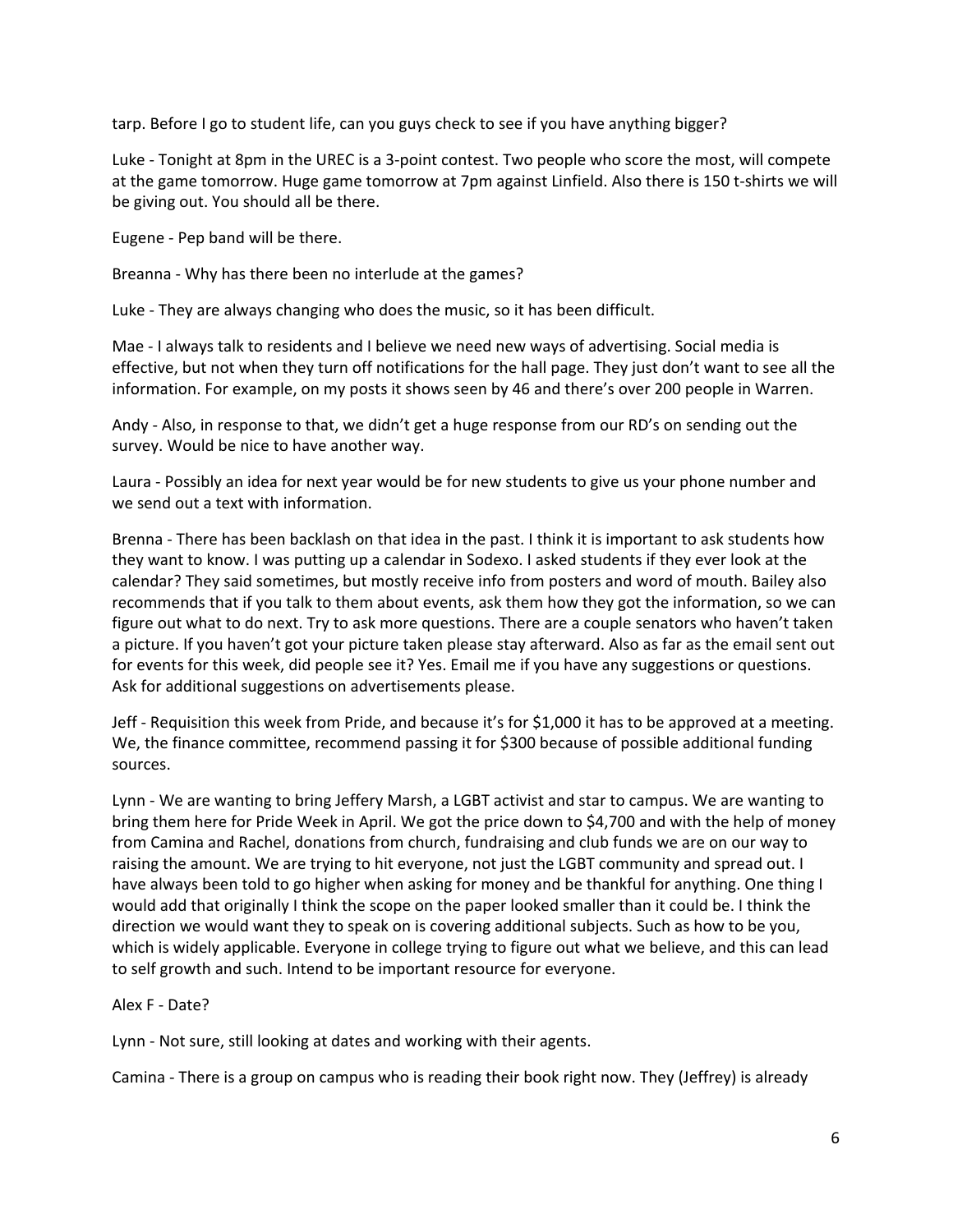having an impact on students. I don't read but I might take it on.

Lynn - Book club is Thursdays from 6-7:30pm.

Josh - What are your other sources of funds you're looking into?

Lynn - Reached out to a couple different departments and groups. They said their budgets are tight, and that they don't have money, however they are willing to support in another way. I am waiting to hear back from a Church for possible donation.

Jeff - We recommended \$300, do you see that as that possible?

Lynn - I think it is. I am bound and determined to make this happen.

Jeff - How much are you short on?

Lynn - \$2,900 left to raise. Halfway there.

Gracie - Is this one single person or a group of multiple people?

Lynn - Single.

Mae - Church gets access to the event if they pay for it?

Lynn - This would be open to the entire community. Church that is donating is on the West side, so don't know if they would drive down here. It would be a super cool chance for all groups.

Alex - This would come out of unallocated?

Jeff - Yes

Alex F - What are some of your fundraising ideas?

Lynn - Just started talking to Maxine about work with Retro Donuts. I talked to the manager, and should be working with them. Certain percentage of the sales go to the club. Lots of donuts.

Lynn steps out -

Breanna - Discussion, questions?

Jeff - We have \$3,833.38 in unallocated now.

Alex F - Rational for not giving them the full amount of money?

Jeff - We, the committee, thought that using a 1/3 of the budget on one speaker was not rational.

Hannah - Could we give them more money afterward, if they didn't reach their goal?

Jeff - Yes.

Hannah motions to approve \$300 from unallocated to the Pride Club, second by josh, approval unanimous